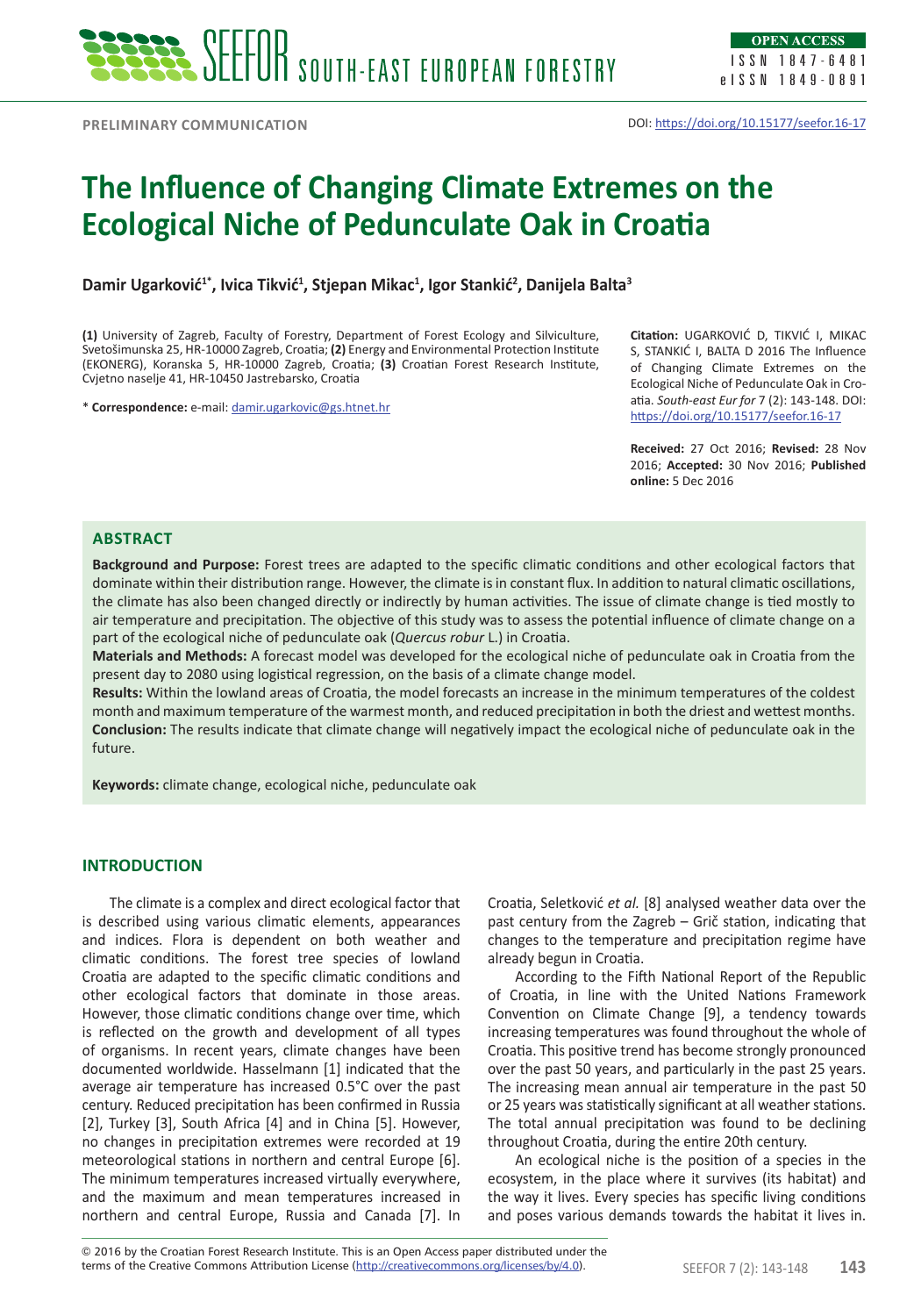If the ecological niche is examined from the perspective of a population in a certain geographic area, then the climatic and geomorphological factors are of critical importance for the spatial distribution and size of the species range. In addition to air temperature, which is dependent on cloud cover and insolation, water is the most important factor for the development of vegetation, as it presents the main source of moisture in the soil that is required for physiological processes. When the relationship of air temperature and precipitation is considered, it is necessary to take into account that the extreme amounts (minimum and maximum values) of these two ecological factors are the limiting factors for the survival of certain species. Pedunculate oak (*Quercus robur*  L.) requires a large quantity of water for transpiration, which most often can exceeds the quantity of precipitation falling in the vegetation period. For that purpose, pedunculate oak must have access to additional water, such as ground water [10]. The annual transpiration of a 108-year old stand of pedunculate oak is 1,030,000 litres per hectare [11].

With changes to the climate elements, the appearance of the vegetation cover of an area also changes. With the activity of climatic elements, certain species are able to move into new areas or to higher elevations, while their place is taken by other species suited by the altered ecological conditions. Understanding the ecological niche is of key importance for getting better insight on how forest ecosystems functioning. Understanding the interaction of climate and vegetation is one of the most important segments in studying geographic distribution and the success of species. Therefore, the objective of this study was to establish the potential changes in the ecological niche based on a global climate change model to the year 2080.

## **Materials and methods**

Pedunculate oak is the most valuable tree species in Croatia, accounting for 27% of the wood mass in Croatian forests [12].The rotation for pedunculate oak is 140 years [13]. Croatia currently has 201,739 ha of pedunculate oak forests, with a growing stock of 41.5 million  $m^3$  [14]. Natural pedunculate oak sites in Croatia are located in the valleys of large rivers and their tributaries, such as the Sava, Drava, Kupa, Danube and others. The most common soil type in these forests is gleyic soil with its subtypes [15]. According to the Köppen classification, there are two climate types within the pedunculate oak forest distribution area in Croatia. The Cfwb"x" type, the temperate rain zone climate, prevails in the west part of the Pannonian Plain. The eastern area between the Sava and Drava rivers is the domain of the Cfwb"x" type climate. This is also a temperate rainy climate, but with only one pronounced precipitation maximum. The mean annual air temperatures range between 10.0 and 11.5°C. Rainfall ranges from a maximum of about 900 mm occurs in the western part to less than 600 mm, in the eastern part. The precipitation is relatively evenly distributed throughout the year [16].

The CCM3 (Climate Change Model) model, which represents a concentration of greenhouse gases in the atmosphere twice that of the present day [17], was used to develop the climate change forecast to 2080. To build the forecast model, the extreme values of climatic elements were used as follows: maximum temperature in the warmest month of the year, the minimum temperature in the coldest month of the year, precipitation in the wettest month in the year and precipitation in the driest month of the year.

Data on the presence of pedunculate oak in the Republic of Croatia were taken from the most recent research on the distribution of forest habitats [18], and the Flora Croatica Database [19]. Modelling the ecological niche was performed in the program MAXENT [20]. Climatic data used to model the ecological niche were taken from the WORLDCLIME database for the period 1950 to 2000 [21]. The ecological niche model for the distribution range of pedunculate oak today and in the year 2080, based on the climate change model, was created using logistical regression [22]. The obtained spatial distribution maps of the ecological niche (GRID format) were converted to a TIFF and visualised in ESRI ArcMap 9.2.

## **Results**

According to the global climate change model, the minimum temperature of the coldest month and the maximum temperature of the warmest month will increase by 2.2°C and 6.7°C, respectively. The precipitation in the driest and wettest months of the year will decrease by 18.5 mm and 5.8 mm, respectively (Table 1).

Figure 1 shows the probability (%) of the appearance of pedunculate oak in Croatia, with regard to the climatic conditions. Yellow areas are those with a lower probability of their appearance, while green areas indicate areas where pedunculate oak has a higher probability of appearing with regard to climate. The spatial distribution of the ecological niche of pedunculate oak in the period from 1950 to 2010 corresponds to the actual species distribution range (Figure 1).

With regard to the changing climatic elements, changes in the ecological niche to the year 2080 can also be forecast. Based on the model of global climatic changes, the model forecasts less favourable conditions for pedunculate oak in the area of the Spačva Basin and Podravina (yellow), while there will be more favourable condition in central parts of Croatia (Figure 2).

## **Discussion**

Global climate change, regardless of how it arises, is a current and ongoing occurrence on Earth. With air temperature, which depends on cloud cover and insolation, precipitation is most significant for the development of vegetation, as this is the primary source of moisture in the soil. A lack of precipitation, with the appearance of high air temperatures, weakens plant resistance, as increased transpiration consumes large quantities of water. The regional climate model used for the scenario of climate changes in Croatia was developed by Dickinson *et al.*[23] and Giorgi [24]. In the scenario of climate change based on the regional climatic model in Croatia, the mean values of the 30-year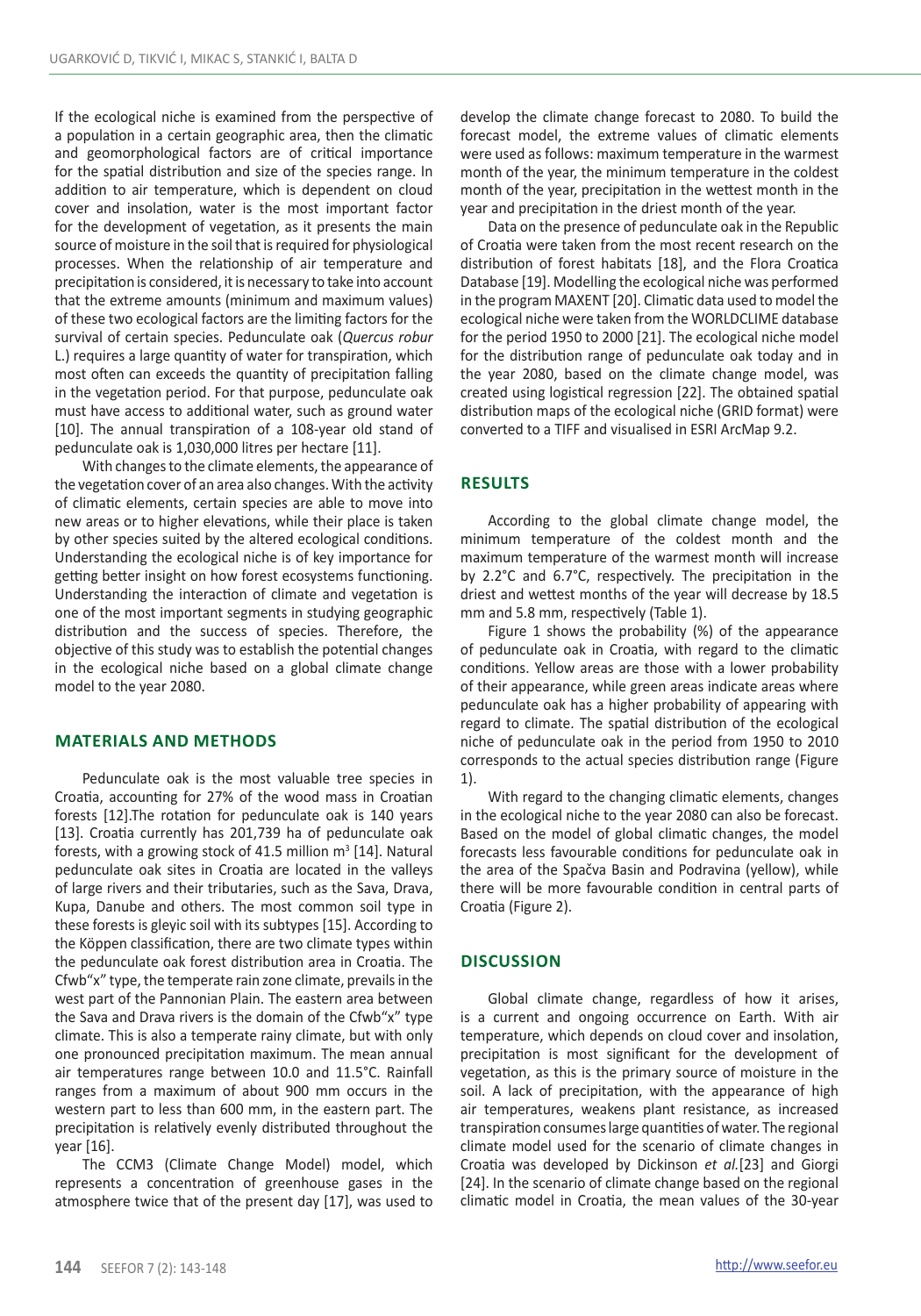| <b>Climatic factors</b>          | Period        |       |                   |
|----------------------------------|---------------|-------|-------------------|
|                                  | $1950 - 2010$ | 2080  | <b>Difference</b> |
| Min. temp. coldest month (°C)    | 3.6           | 5.8   | $+2.2$            |
| Max. temp. warmest month (°C)    | 28.9          | 35.6  | $+6.7$            |
| Precipitation driest month (mm)  | 38.6          | 20.1  | $-18.5$           |
| Precipitation wettest month (mm) | 137.3         | 131.5 | $-5.8$            |

**TABLE 1.** Mean climatic element values for ecological niche modelling for the periods 1950−2010 and 2080



**FIGURE 1.** Spatial distribution of the ecological niche (potential habitat) of pedunculate oak for the period 1950 to 2010

future climate period (2041-2070) were compared with the 30-year climate average of the reference period (1961-1990). According to that scenario, climate change in all seasons will result in increasing air temperatures, which is statistically significant with a 99% confidence level. Small changes in precipitation are often accompanied by large increases in the appearance of precipitation extremes [25, 26]. The regional climate model for Croatia envisaged a reduction in the total quantity of precipitation in three seasons (spring, summer and fall), primarily in the coastal, southern and mountainous parts of Croatia [9]. Climate change can lead to changes in the spatial distribution of forest vegetation that can be seen in the representation of the current forest types, the possible disappearance of existing or appearance of new types, changes in population densities in certain tree types, productivity of forest ecosystems, ecological stability and vitality of forests, and in changes to the total production and general values of forests ecosystem services.

Pedunculate oak is a tree species with a very narrow ecological amplitude in terms of water demand. Over the past century, large changes have a great role in the lowland forest habitats, primarily due to changes in the hydrological conditions. This has affected the reduced stability of the pedunculate forests and of individual tree stability [27].

The effects of climate change can have a negative effect on the ecological niche of one tree species, while other species are positively affected, and the spatial distribution of the ecological niche of those species is increased. Climatic elements, such as the maximum temperature of the warmest month and minimum temperature of the coldest month, and precipitation in the driest and wettest months represent the limiting values of climatic elements that influence the appearance and existence of a species.

The limit values of the presence of a species in most logistical regression models are 0.5 [28]. A higher probability indicates a habitat that is suitable for the appearance of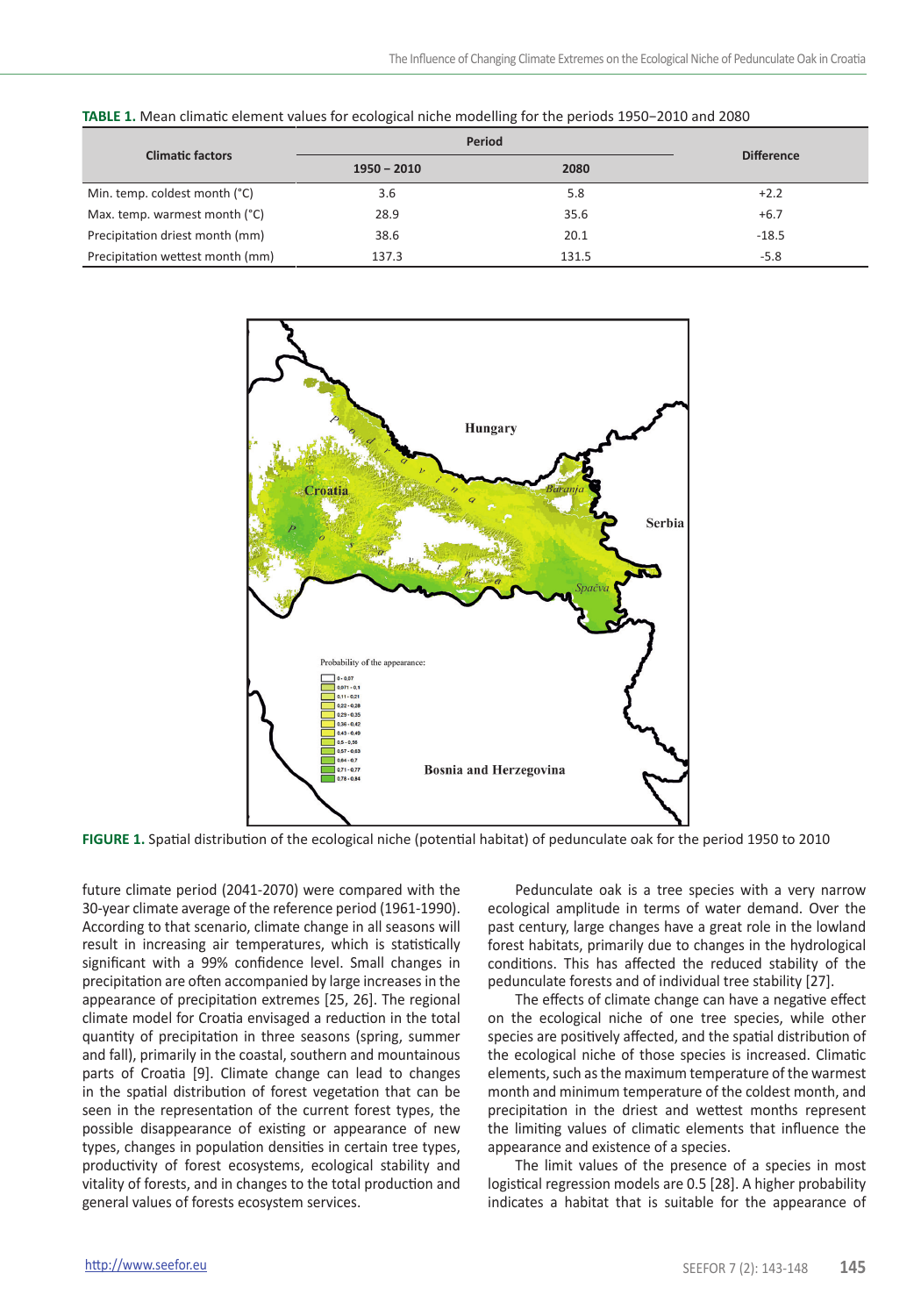

**FIGURE 2.** Probability of the presence of pedunculate oak to the year 2080 in relation to simulated climatic factors

pedunculate oak with regard to climate elements. Taking into account the changing climatic elements, changes in the ecological niche of pedunculate oak to 2080 can be forecast. According to the forecast model, negative changes to the ecological niche can be expected in the Spačva area (eastern Croatia), while the western part of the Podravina area (northern Croatia) will become unfavourable for the growth of pedunculate oak. The Baranja area will have favourable conditions, while the Posavina area will not see any changes in the ecological niche of pedunculate oak (Figure 2). The natural adaptation of vegetation to climate change occurs on a small percentage of vegetation affected by the climatic elements. A vegetation model indicated that successful adaptation is possible only with very small changes in climate, less then 0.1°C per 10 years, and an absolute change in climate of less than 1°C [29]. A study on the palaeontological and recent climates in Croatia showed that secular or long-period climate changes, warming or cooling, did not negatively affect the composition of the climazonal vegetation [30]. Those changes only caused a shift in the vegetation belt in the direction from lower elevations towards higher elevations (in the case of warming) and vice versa (in the case of cooling). On the basis of such findings, it can be expected that the future natural climate change or changes caused by the direct or indirect human activities will also cause a shifting of the climazonal vegetation forms, depending on how the climate is changing [30, 31].

With regard to the context of the relationship between vegetation and climate, it should be considered that vegetation directly influences and changes the climatic conditions in a certain area through the processes of assimilation and the sequestration of atmospheric  $CO<sub>2</sub>$  [32]. As such, changes to climate elements result in changes to certain parts of the ecological niche of a species. It is difficult to differentiate and fully elucidate the exclusive activity of climatic elements on the ecological niche of a species, and with that its spatial distribution. An example of this is pedunculate oak, which requires high ground waters and flood waters [27, 33, 34].

The range of temperature and precipitation values for an individual species shows the significance of climatic elements for the appearance of a species. Research on the effect of climatic factors on the ecological niche of a species gives important knowledge on the relationship of the vegetation at the species level towards the environment, particularly towards climate. The current comprehension of the exceptionally large significance of various forms of water (ground water, flood waters and stagnant waters) on the appearance of pedunculate oak should be considered in synergy with climatic elements, particularly temperature.

Forest ecosystems today are very exposed to changes, whether those changes are caused by natural variability or by human activity. Considering the overall synergy of all the ecological factors on the appearance of a specific tree species is one of the fundamental segments in the study and understanding of forest vegetation functioning. Forecast models of climate change should also be taken with a certain reserve, and with consideration of the various possible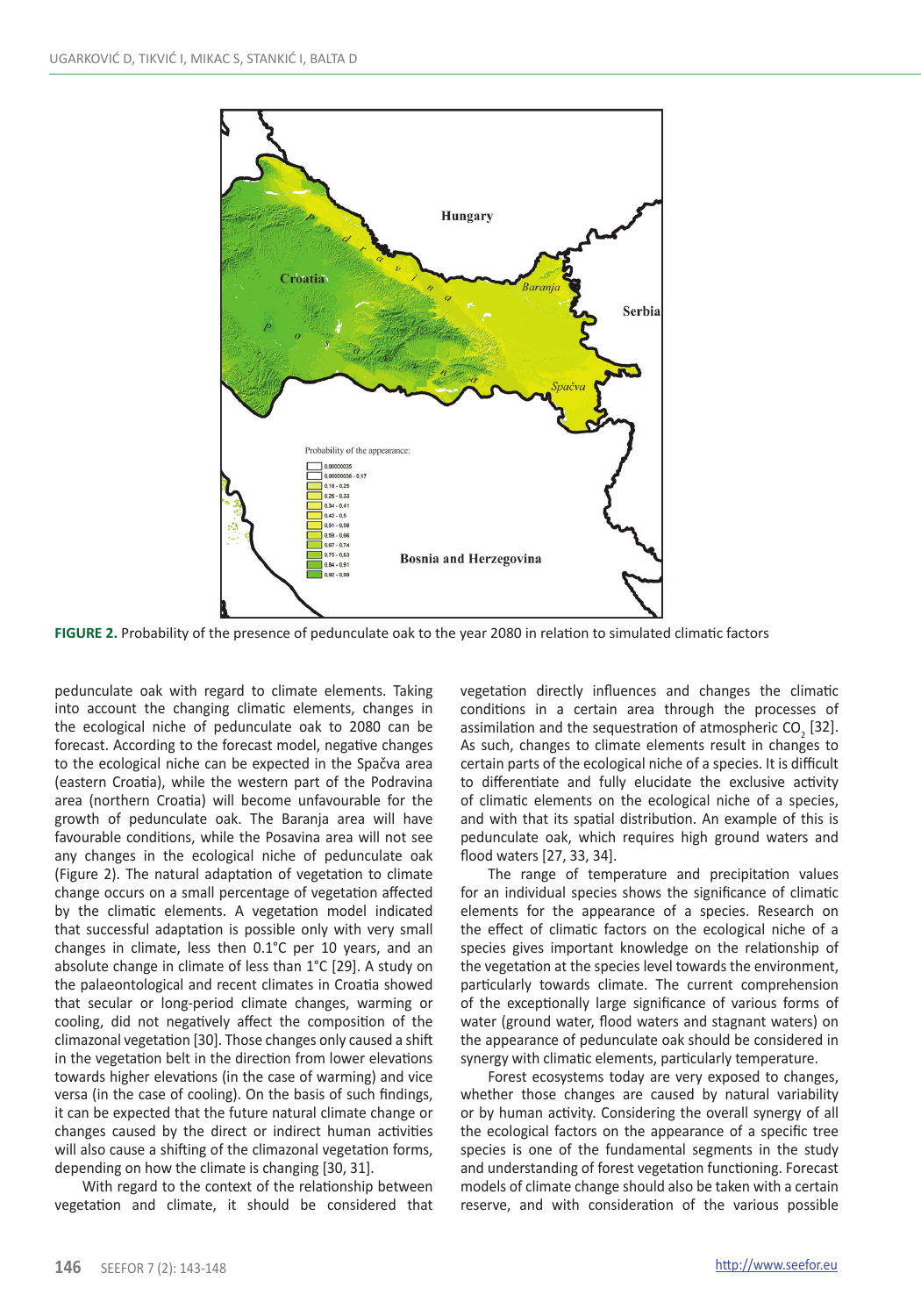outcomes. Modelling ecological niches and understanding the relationships between vegetation and ecological elements, particularly climate, should be considered at the level of the entire population. However, it is necessary to also consider the possible spatial parts of the population that became adapted to the local climatic conditions over time, and that the ecological niche of these populations varies from that of the remaining part of the population (ecotypes). In that case, future research of the relationships of climate and vegetation should also include studies on genetic variability within populations of the same species.

The climate model used in the present study assumes twice the present level of greenhouse gases in the next hundred years. However, a shortcoming of climate forecast models is that they tend to not consider the influence of vegetation on the global carbon cycle, aerosols, cloud cover and the oceanic-atmospheric links of climate [1]. At the local level, other factors other than climate elements can be of key importance, such as herbivore population density, pathogenic organisms, commercial activities, changes in soil properties, competition, meso- and micro-climatic factors and more.

Models that predict global climate change contain a large amount of entropy, as they do not include all those factors that directly or indirectly affect climate. Future research should continue to model the population densities of pedunculate oak or the ratio of the species at the level of the actual ecological niches in competition with other tree species, including their population growth mechanisms.

## **Conclusions**

According to the climate change model, the minimum and maximum air temperatures in the coldest and warmest months will increase, while precipitation of the driest and wettest months of the year will decrease. Climate changes in the future will alter the ecological niche of pedunculate oak, dependent on other ecological factors. Future research should continue to analyse and spatially model the groundwaters and forest soil properties as independent variables in the forecast. Research of the ecophysiological reactions of pedunculate oak to changing ecological factors and competition would also be a valuable addition to such research.

#### **REFERENCES**

- 1. HASSELMANN K 1997 Climate-change research after Kyoto. *Nature* 390 (6657): 225-226. DOI: https://doi. org/10.1038/36719
- 2. GRUZA G, RANKOVA E, RAZUVAEV V, BULYGINA O 1999 Indicators of Climate Change for the Russian Federation. *Climatic Change* 42 (1): 219-242. DOI: https://doi. org/10.1023/A:1005480719118
- 3. TÜRKES M 1998 Influence of geopotential heights, cyclone frequency and Southern Oscillation on rainfall variations in Turkey. *Int J Climatol* 18 (6): 649-680. DOI: https://doi. org/10.1002/(SICI)1097-0088(199805)18:6<649::AID-JOC269>3.0.CO;2-3
- 4. MASON S J 1996 Climatic change over the Lowveld of South Africa. *Climatic Change* 32 (1): 35-54. DOI: https://doi. org/10.1007/BF00141277
- 5. ZHAI P, SUN A, REN F, LIU X, GAO B, ZHANG Q 1999 Changes of Climate Extremes in China. *In*: Karl T, Nicholls N, Ghazi A (*eds*) Weather and Climate Extremes. Springer, Netherlands, pp 203-218. DOI: https://doi.org/10.1007/978-94-015-9265- 9\_13
- 6. HEINO R, BRÁZDIL R, FØRLAND E, TUOMENVIRTA H, ALEXANDERSSON H, BENISTON M 1999 Progress in the Study of Climatic Extremes in Northern and Central Europe. *In*: Karl T, Nicholls N, Ghazi A (*eds*) Weather and Climate Extremes. Springer, Netherlands, pp 151-181. DOI: https:// doi.org/10.1007/978-94-015-9265-9\_11
- 7. BOOTSMA A 1994 Long term (100 yr) climatic trends for agriculture at selected locations in Canada. *Climatic Change* 26 (1): 65-88. DOI: https://doi.org/10.1007/BF01094009
- 8. SELETKOVIĆ Z, IVKOV M, TIKVIĆ I 2003 A contribution to the research of climate element and events in Zagreb region during this century. *Glas Sum Pok* (special issue) 4: 25-34
- 9. DHMZ 2009 Fifth Croatian National Communication to the United Nations Framework Convention on Climate Change (UNFCCC) - Selected chapters: Observed climate changes in Croatia Climate Change Scenario and Impact of climate variations and changes on plants and in the risk of forest fires. Meteorological and Hydrological Service, Zagreb, Croatia, 47 p. URL: http://klima.hr/razno/publikacije/ klimatske\_promjene.pdf (15 September 2016)
- 10. PRPIĆ B 1996 Degradation of penduculate oak forests. *In*: Klepac D (*ed*) Pedunculate Oak in Croatia. Croatian Academy of Sciences and Arts, Croatian Forests Ltd., Zagreb, Croatia, pp 273-298
- 11. MISSON L, RASSE DP, VINCKE C, AUBINET M, FRANÇOIS L 2002 Predicting transpiration from forest stands in Belgium for the 21st century. *Agric For Meteorol* 111 (4): 265-282. DOI: https://doi.org/10.1016/S0168-1923(02)00039-4
- 12. RAUŠ Đ 1996 Forest associations and synecological conditions of pedunculate oak. *In*: Klepac D (*ed*) Pedunculate Oak in Croatia. Croatian Academy of Sciences and Arts, Croatian Forests Ltd., Zagreb, Croatia, pp 27-54
- 13. KLEPAC D, FABIJANIĆ G 1996 Management of pedunculate oak forests. *In*: Klepac D (*ed*) Pedunculate Oak in Croatia. Croatian Academy of Sciences and Arts, Croatian Forests Ltd., Zagreb, Croatia, pp 264-268
- 14. CROATIAN FORESTS LTD Zagreb, Croatia. URL: http://portal. hrsume.hr/index.php/en/forests/general/forests-in-croatia (17 September 2016)
- 15. MAYER B 1996 Soils of pedunculate oak forests in Croatia. *In*: Klepac D (*ed*) Pedunculate Oak in Croatia. Croatian Academy of Sciences and Arts, Croatian Forests Ltd., Zagreb, Croatia, pp 62-71
- 16. SELETKOVIĆ Z 1996 Climate of pedunculate oak forests. *In*: Klepac D (*ed*) Pedunculate Oak in Croatia. Croatian Academy of Sciences and Arts, Croatian Forests Ltd., Zagreb, Croatia, pp 71-73